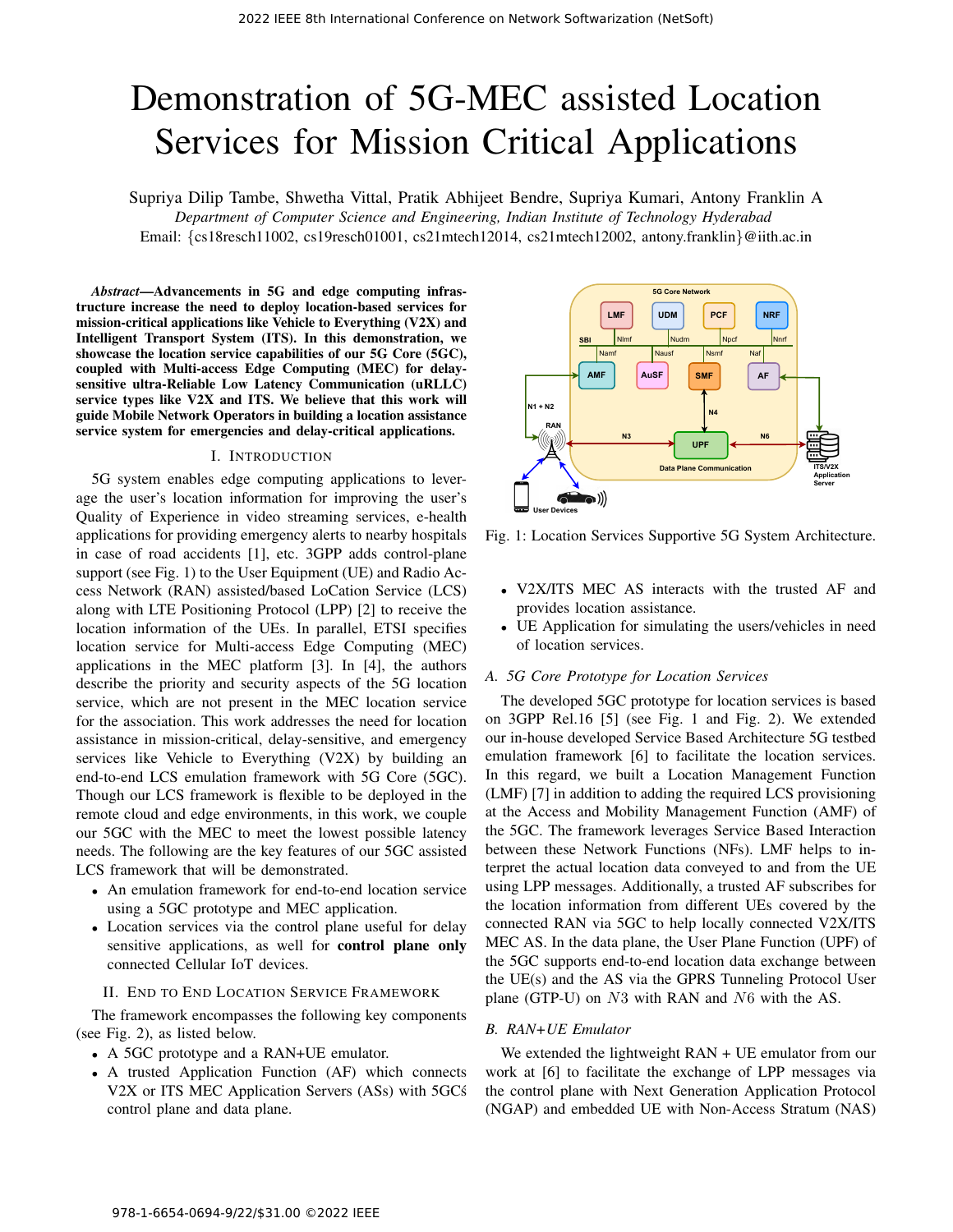

Fig. 2: Emulation Framework for End-to-end LCS.

on N2 and N1 interface functionalities towards AMF. As shown in Fig. 2, the LCS client in the control plane of this emulator provisions sending the location information received from externally plugged-in IP-based UEs towards the 5GC. Similarly, it forwards the location assistance data received from the 5GC to the respective UE(s). However, in the data plane, the emulator supports the exchange of location information between the UE and AS in raw IP packets via GTP-U with the UPF of 5GC both in the uplink (UL) and downlink (DL) directions.

#### *C. End to End Functioning of Location Services*

We now describe the key contribution of this work. i.e., the end-to-end functioning of LCS in the control plane. Unlike the data plane, where the AS and UE can exchange the proprietary data over 5G to support LCS, the control plane of 5G needs to follow the LCS call flow as per 3GPP [2, 7]. Therefore, in this context, our emulation framework supports LCS in two flavors to provide total service availability to the UEs in various needed situations.

- Network Reciprocated Location Services (NRLCS): In this flavor (Push Mode), the UE avails the location assistance from the remote AS via the 5GC. The remote AS reciprocates via 5GC by providing the required assistance back. For example, a UE in a remote unknown area pushes its current location to the AS via 5G. AS, in return, can assist the UE in reaching a safe place via 5G. The labeled Push mode call flow in Fig. 3 shows the end-to-end functioning of LCS in this flavor, where a UE registers to 5GC and seeks the help of AS via AF and 5GC when needed.
- UE Reciprocated Location Services (URLCS): In this flavor (Pull Mode), the remote AS exclusively seeks the location information from the UEs via the 5GC. AS can use this information to assist the other UEs in need of help (e.g., alert them to take the diversion in V2X). The labeled Pull mode call flow in Fig. 3 shows the end-to-end functioning of LCS in this flavor, where a UE registers to 5GC first and AS retrieves its location information when needed through AF via 5GC.

In either combination of these flavors, the AMF takes the help of LMF in interpreting the actual location information



Fig. 3: End-to-end flow of Location Services.

in both UL and DL directions. Hence, they can be configured to support the complete LCS to the end-users.

#### III. LOCATION SERVICES DEMONSTRATION

For demonstrating the end-to-end LCS (see Fig. 2), the 5GC, RAN+UE emulator, MEC V2X AS, and UE interface are hosted on Intel® Xeon® CPU E5-1650 v4 @ 3.60GHz with 6 CPU cores and 32GB RAM. At first, the 5GC NFs are brought up where each of them gets ready to serve the UEs. AF subscribes to the location services at the AMF for all the registered UEs. Once the RAN + UE emulator function gets active, it emulates the UE activities by registering a pre-configured number of UEs to the 5GC. The emulator then allows for LCS via the control and data planes. During this, we demonstrate